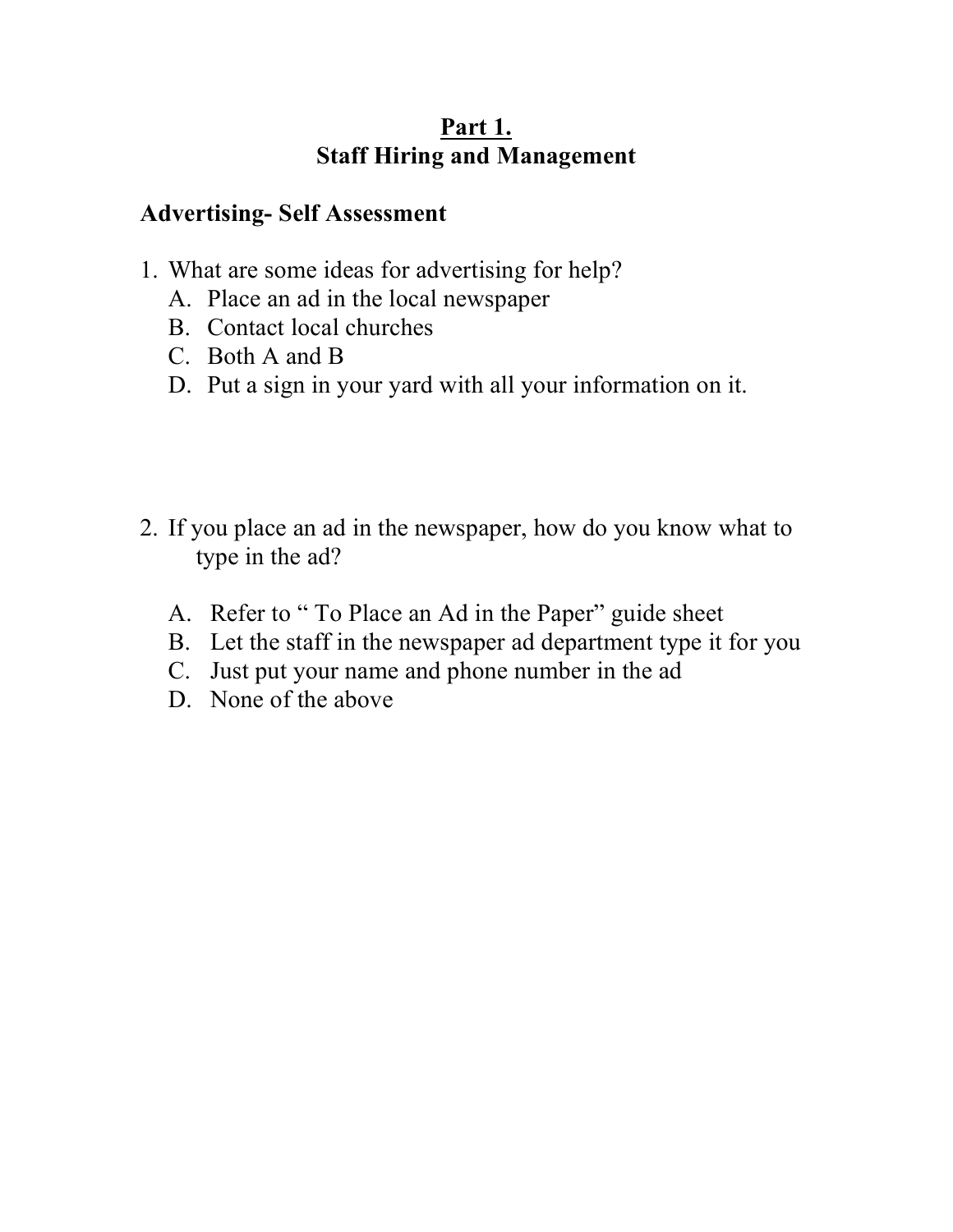#### **Scheduling Interviews- Self Assessment**

- 1. How much time should you allow for an interview?
	- A. 10 minutes
	- B. 20 minutes
	- C. 30 minutes
	- D 1 hour
- 2. What is the "Interview Schedule Form" used for?
	- A. To write down the day, time and name of the person you have scheduled to interview
	- B. To write down questions you want to ask
	- C. To write down the days and times when you staff works
	- D. To write your interview notes on.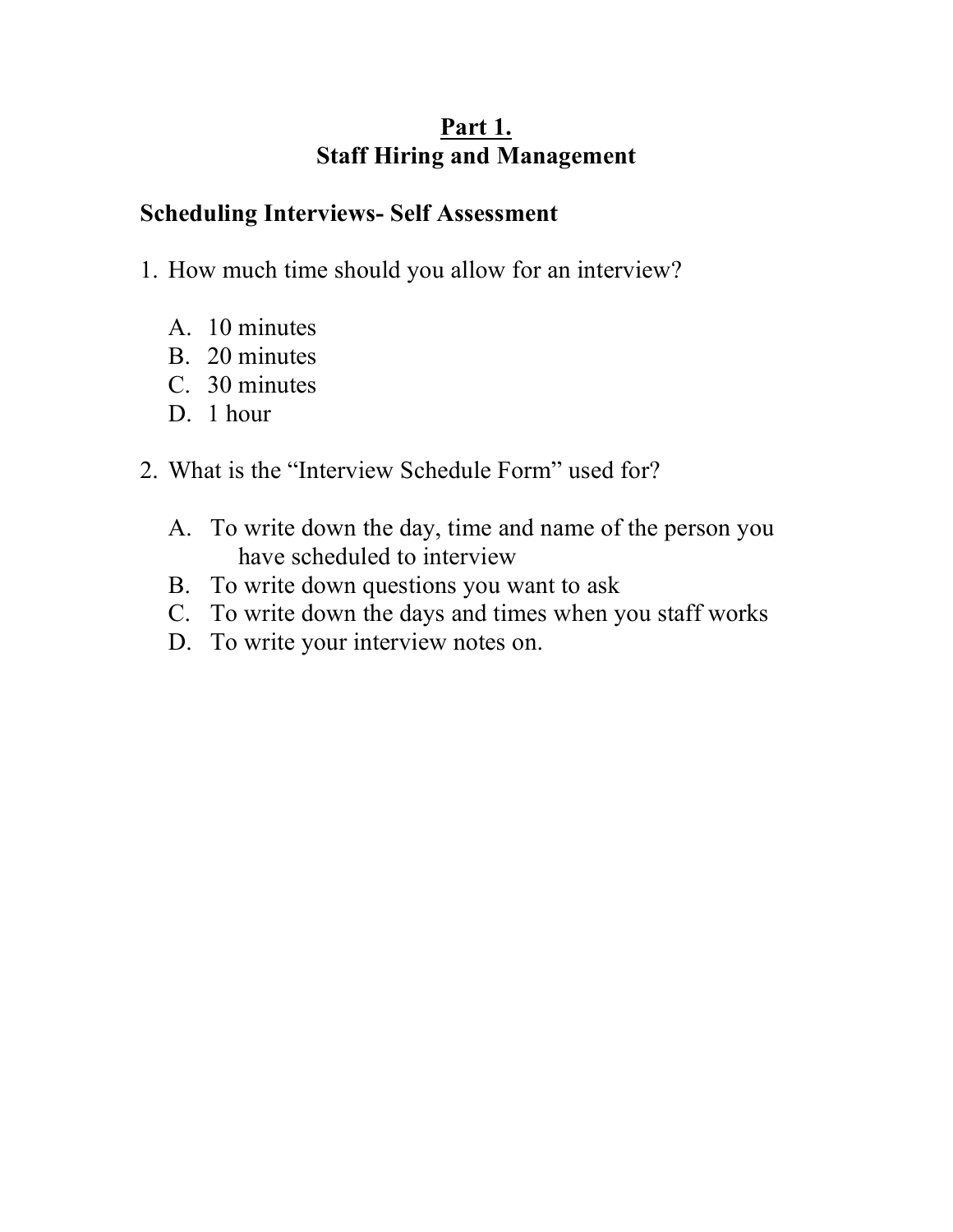# **Preparing for Interviews- Self Assessment**

- 1. What 4 guide forms will you need to conduct your interviews?
	- A. Interview Question Form and Interview Checklist
	- B. Interview Information Form and Interview Notes
	- C. Both A and B
	- D. None of the above
- 2. When you decide what questions to ask of the person you are interviewing, you write them on the "Interview Questions Form". Which notebook do you place them in?
	- A. Staff Training Notebook
	- B. Staff Hiring and management Notebook
	- C. Blank Notebook
	- D. All of the above
- 3. Can you ask the person during the interview how old they are?
	- A. Yes
	- B. No
	- C. If you want to
	- D. Sometimes
- 4. Why is the "Interview Information Form" important?
	- A. So you can give specific information about the job
	- B. Gives you a chance to explain "Self-Directing"
	- C. Tells applicant who your payroll agent is
	- D. All of the above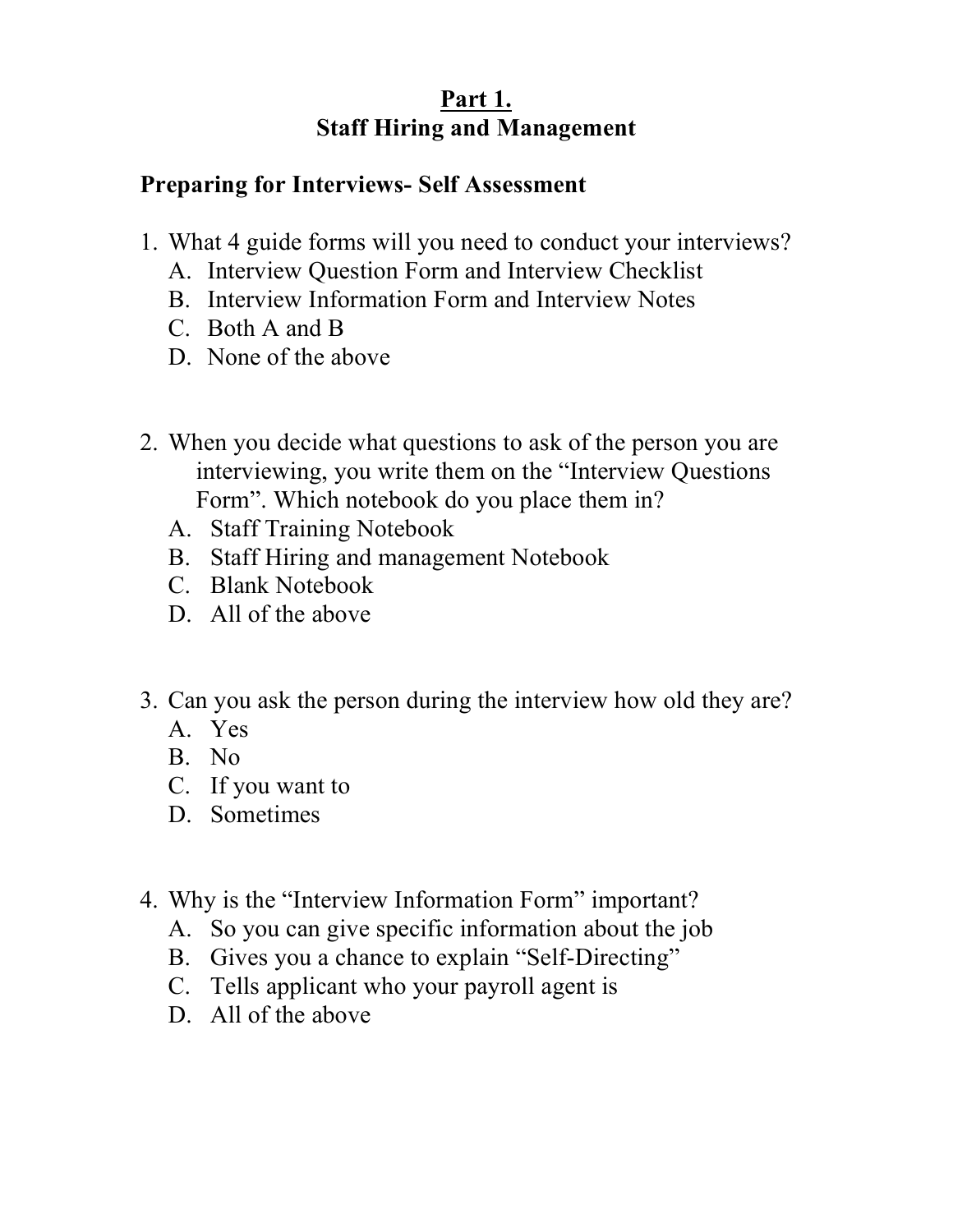- 5. What do you use the "Interview Notes Form" for?
	- A. To write down answers to the questions asked during the interview
	- B. Nothing
	- C. To help you remember the person
	- D.Both A and C
- 6. When do you fill out the "Interview Checklist Form"?
	- A. Before you meet the person
	- B. The next day
	- C. Directly following the interview
	- D. During the interview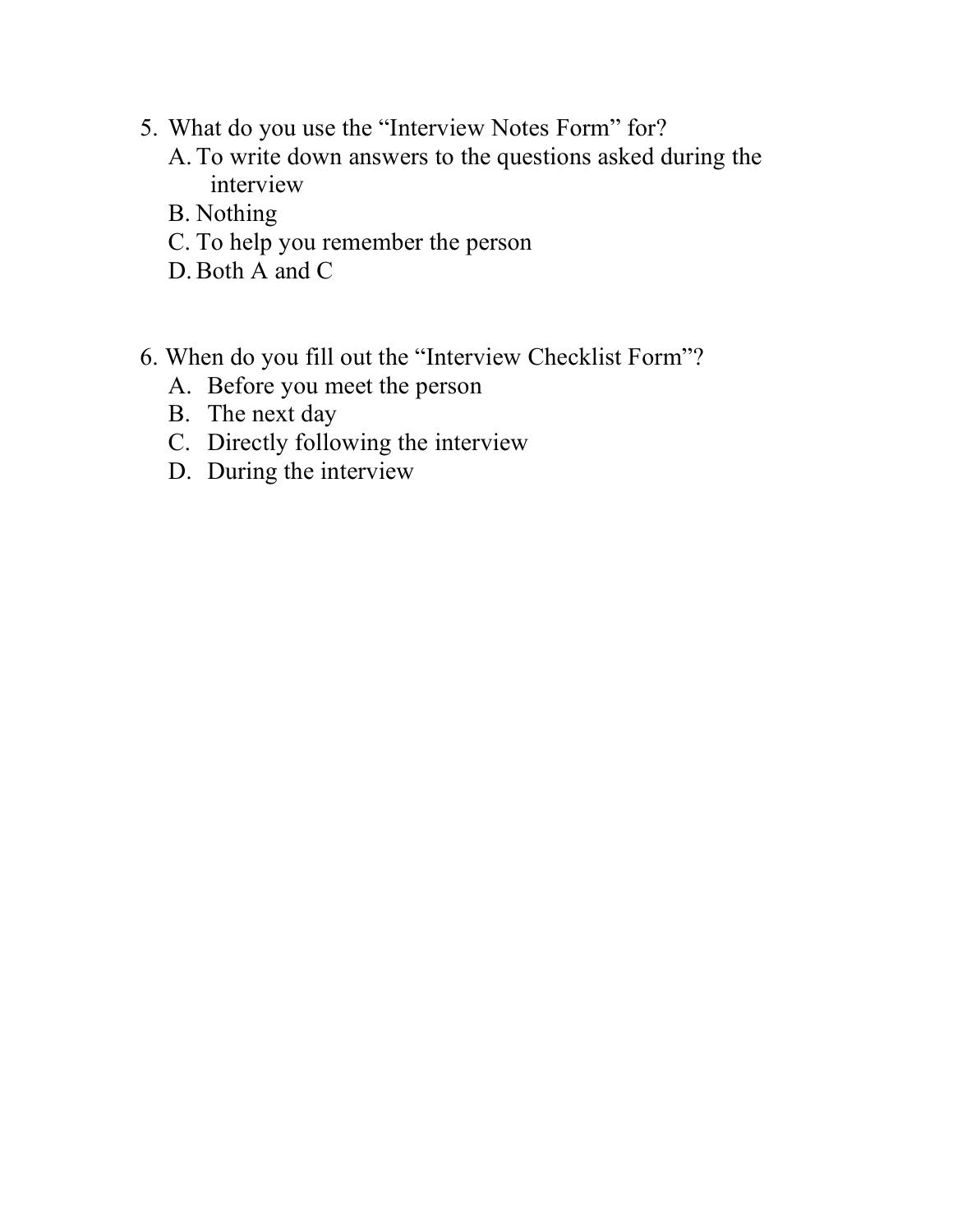#### **Applications- Self Assessment**

- 1. Why do you have the person you interview complete an application?
	- A. To find out if they are married
	- B. To collect information about the person you interview.
	- C. To find out their age
	- D. To see if they have a disability
- 2. How can you get more application forms?
	- A. Reuse an old one
	- B. Make copies
	- C. Call your payroll agent and request more
	- D. Both A and B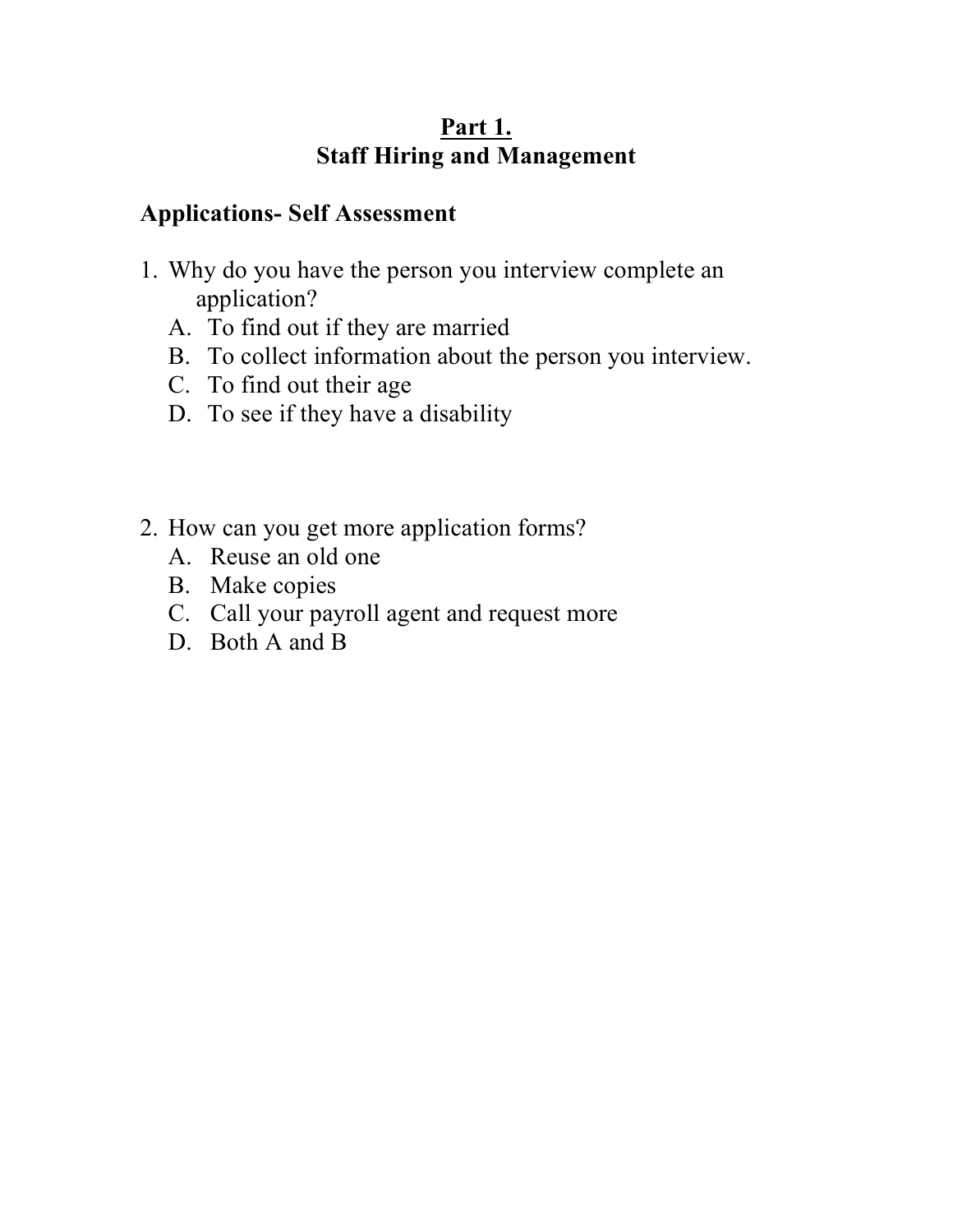#### **Conducting Interviews- Self Assessment**

- 1. Would it be helpful to have someone sit in on the interview with you? Why?
	- A. Yes, because they can ask questions for you
	- B. Yes, for safety reasons
	- C. No, you must do it by yourself
	- D. No, the person you interview may be uncomfortable
- 2. When conducting your interviews, do you give out personal information about yourself?
	- A. Yes, they need to know everything
	- B. Yes, then they will tell you personal information
	- C. No, they only need information about the job
	- D. No, don't tell them anything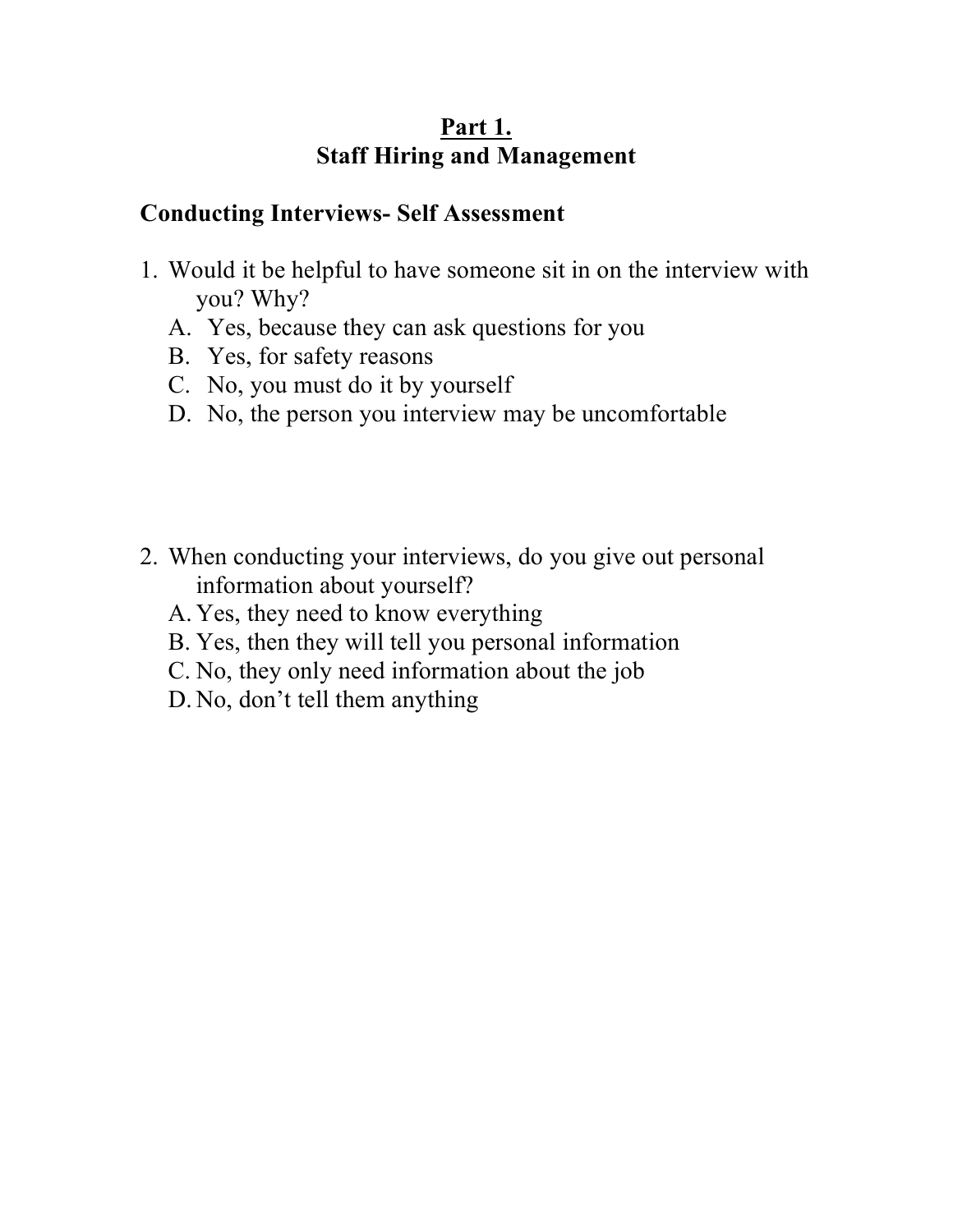# **Applicant Information- Self Assessment**

- 1. What information do you file in the "Applicant Information" section of your "Staff Hiring and Management" notebook?
	- A. Application
	- B. Interview Notes
	- C. Staff Duties
	- D. Both A and B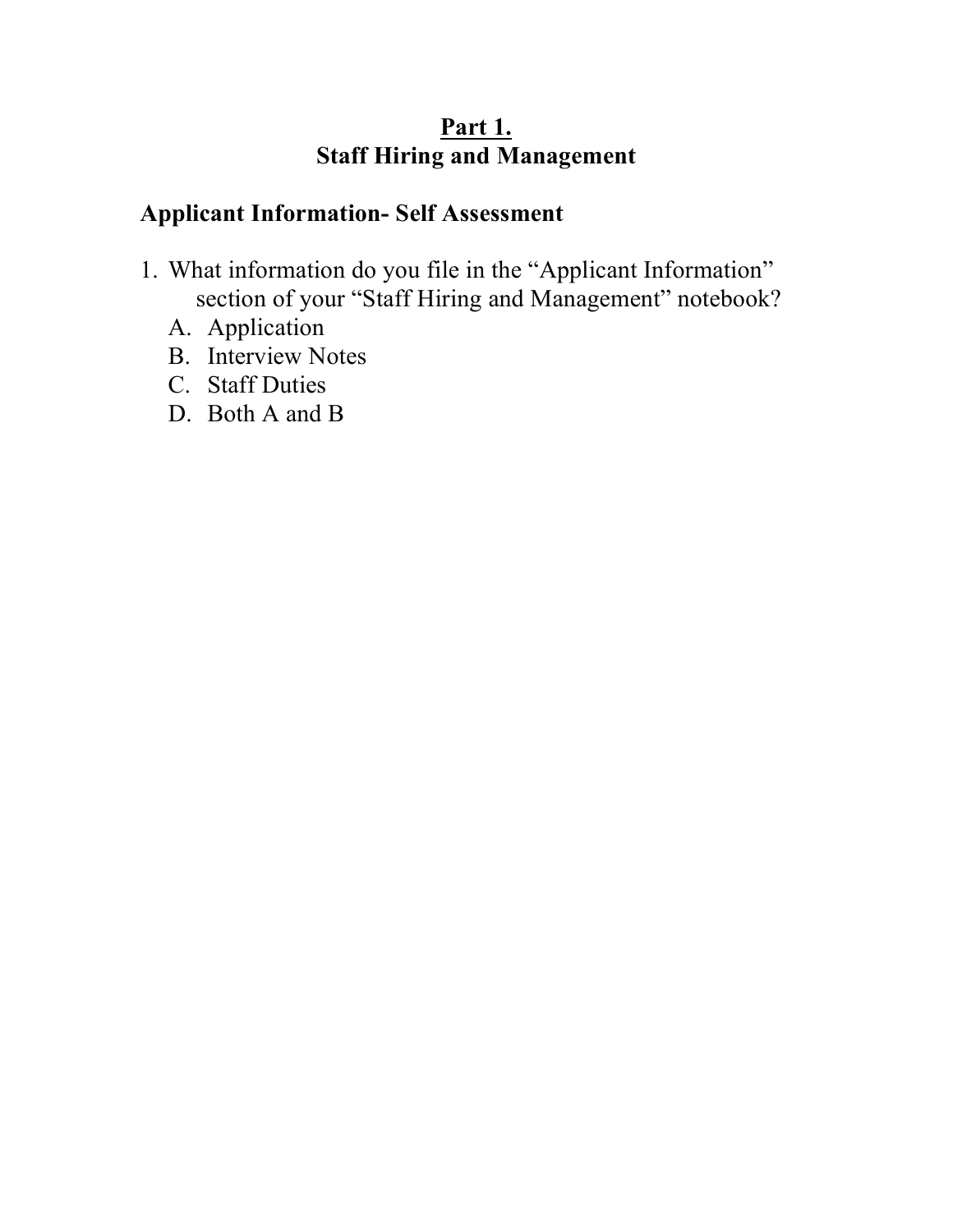#### **Selecting a Person to Hire- Self Assessment**

- 1. How do you select your new personal Assistant or night support staff?
	- A. Refer to Applicant Information Section
	- B. Look through Interview checklist
	- C. Hire the applicant that was the first one interviewed.
	- D. Both A & B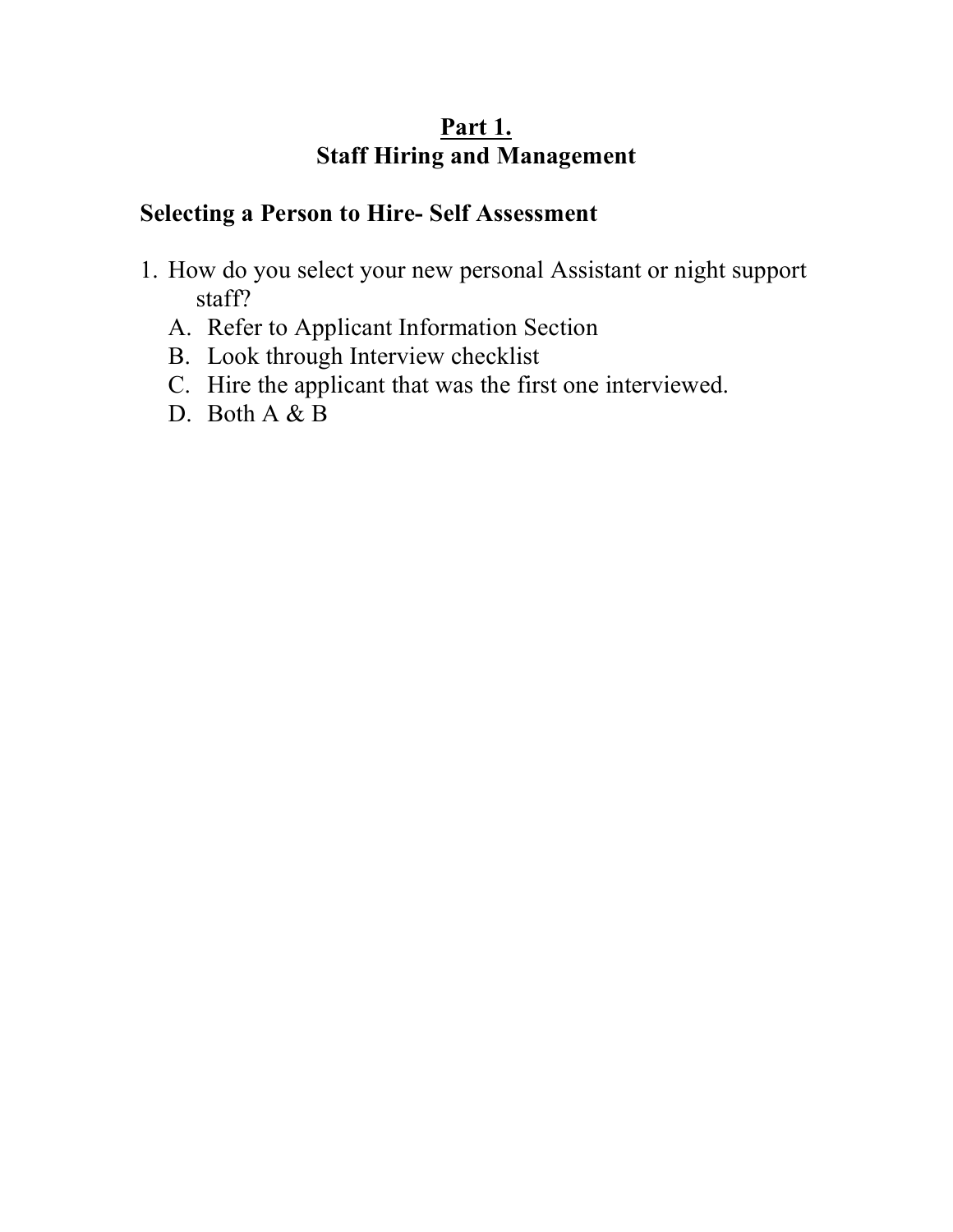#### **Offering Job- Self Assessment**

- 1. What form can you complete before you make a decision to hire someone?
	- A. "Interview Information"
	- B. "Interview Checklist"
	- C. "Calling Former Employers From"
	- D. Application
- 2. When you call the person you would like to hire, what is the first thing you should ask them?
	- A. Will you come to my house?
	- B. How much do you want to be paid?
	- C. When can you start?
	- D. Are you still interested in the job?
- 3. If no one you selected accepts your offer for employment, what do you do?
	- A. Begin the advertising process again
	- B. Give up
	- C. Hire someone you don't know
	- D. Call your family and complain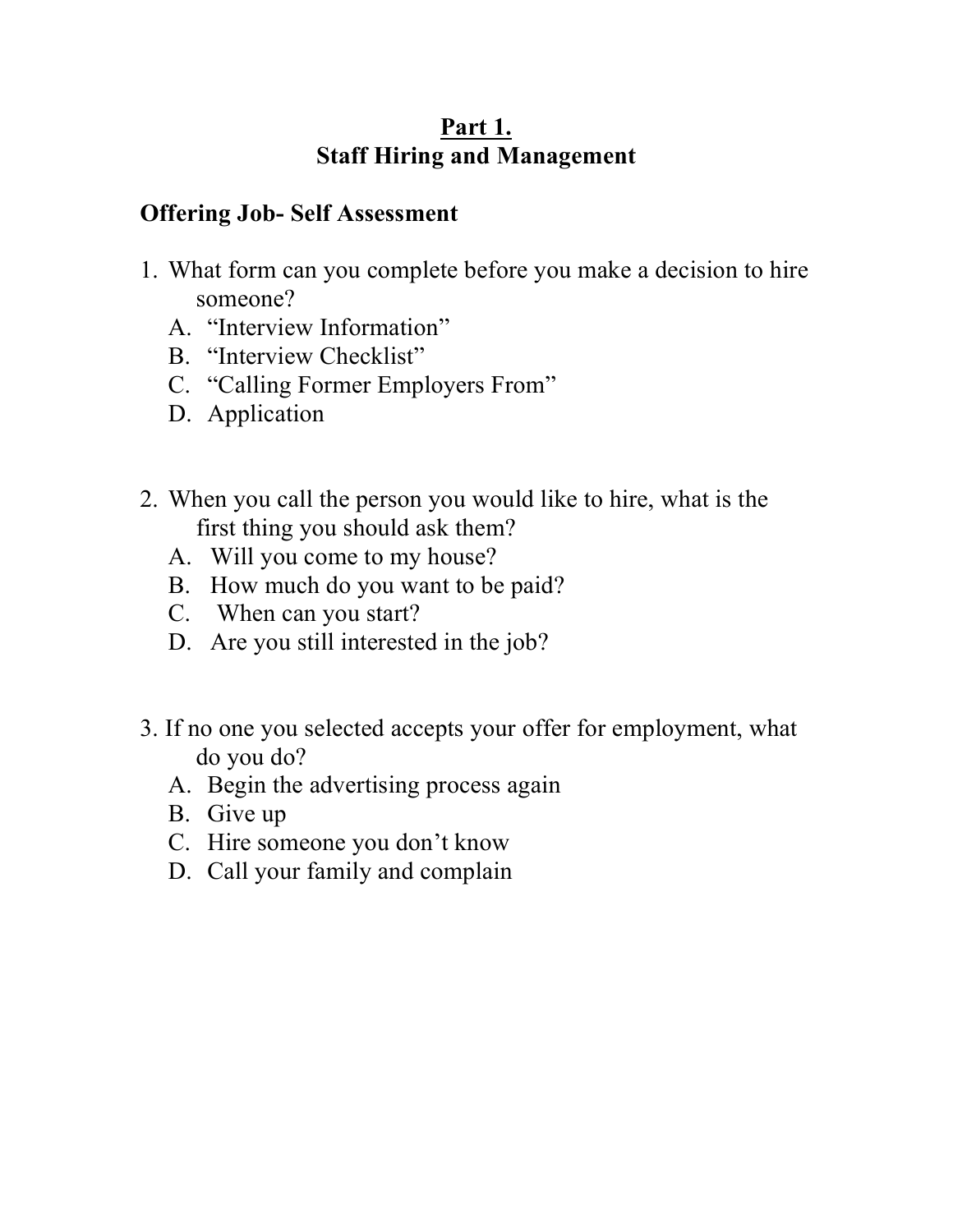# **Completing "New Hire" Paperwork- Self Assessment**

- 1. Do you need forms and paperwork completed to give to your payroll agent?
	- A. Yes
	- B. No
- 2. After your new staff person completes their paperwork and you complete the rest, where does this information need to be taken?
	- A. To your insurance agent
	- B. To your doctor
	- C. Kept in your notebook
	- D. To the payroll agent
- 3. Who can help you do a record check on the person you are hiring?
	- A. Your payroll agent
	- B. The police
	- C. Your staff
	- D. None of the above
- 4. Why is a record check a good idea?
	- A. It is not a good idea
	- B. To see if they committed a crime
	- C. To learn more about them
	- D. Both A and B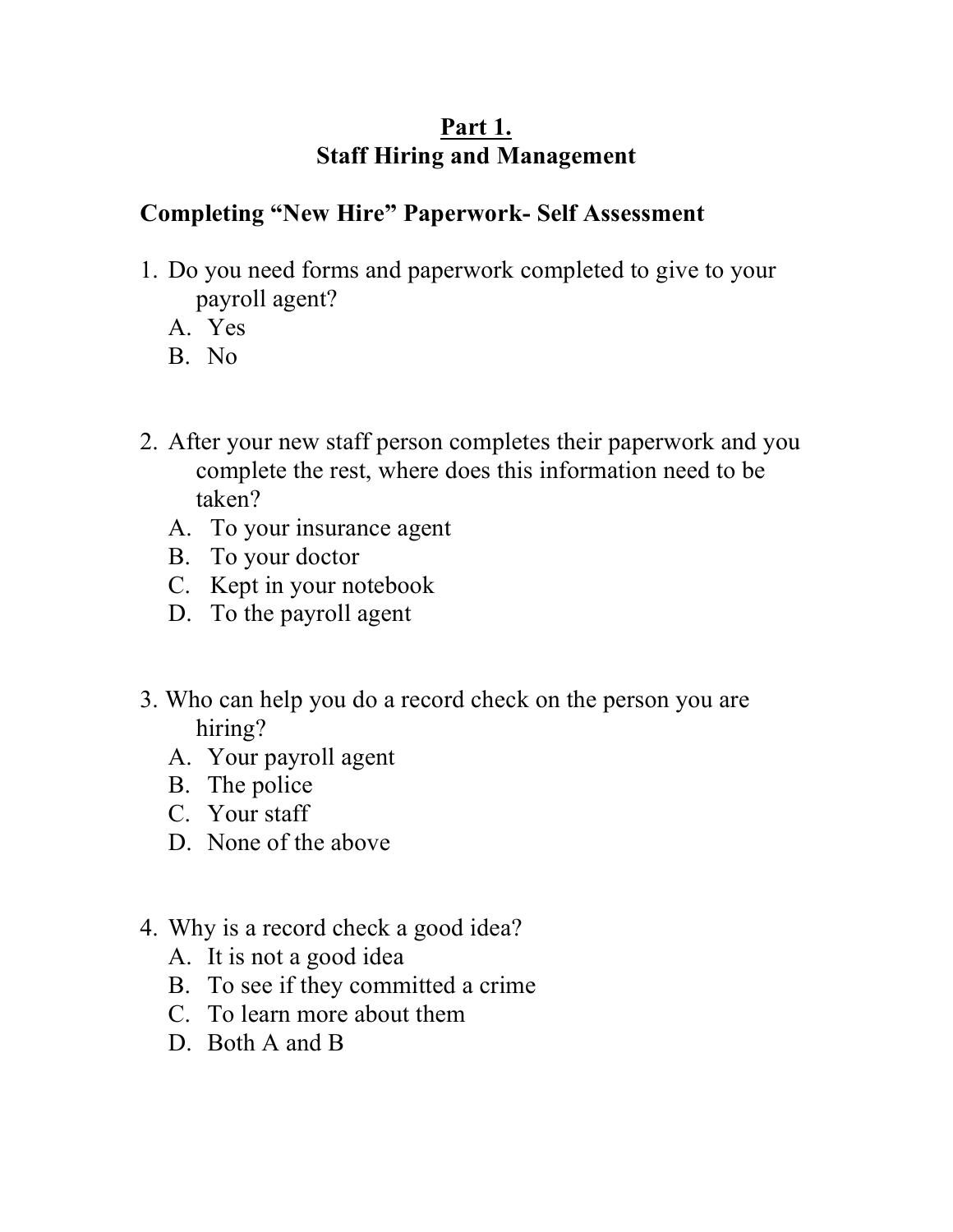# **Staff Management**

- 1. Who trains your new staff?
	- A. The Independent Living Center
	- B. Your Case Manager
	- C. You do
	- D. Your staff should already know what to do
- 2. Why should you maintain good verbal and written communication with your staff?
	- A. Because this will help you prevent and address any problems with your staff
	- B. Because the best plan is to prevent problems before they arise
	- C. Both A and B
	- D. None of the above
- 3. What is the "Golden Rule" and how does it apply to the employee/employer relationship?
	- A. Treat others as you would like them to treat you
	- B. Respect
	- C. The employee/employer relationship is a two-way street
	- D. All of the above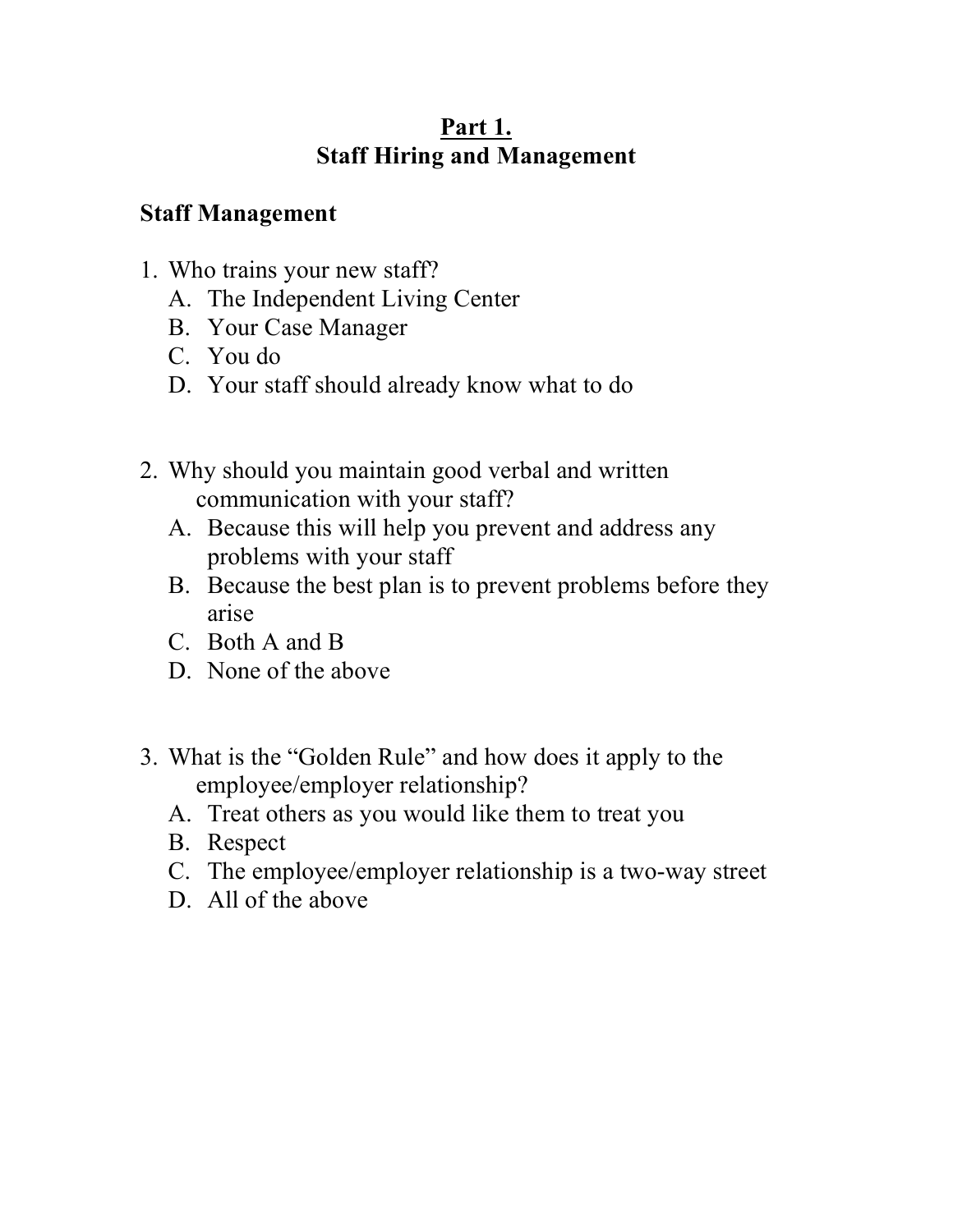- 4. What is the best way to be organized when it comes to Self Directing?
	- A. Do what your staff tells you
	- B. Throw out all paperwork
	- C. Follow the suggestions in this manual and set up notebook
	- D. None of the above
- 5. What is the first thing you do if your staff is not following policy or not completing their job?
	- A. Speak to the person immediately
	- B. Wait until the next day
	- C. Call your Case manager
	- D. Wait to see if it happens again
- 6. When speaking to your employee about a problem, why is it important to not become negative?
	- A. To help prevent the person becoming defensive
	- B. You need to be negative to make them listen
	- C. If you are overly critical, you may have problems keeping staff
	- D. Both A and C
- **7.** Should you make a note of the conversation and put it in their file?
	- A. Yes
	- B. No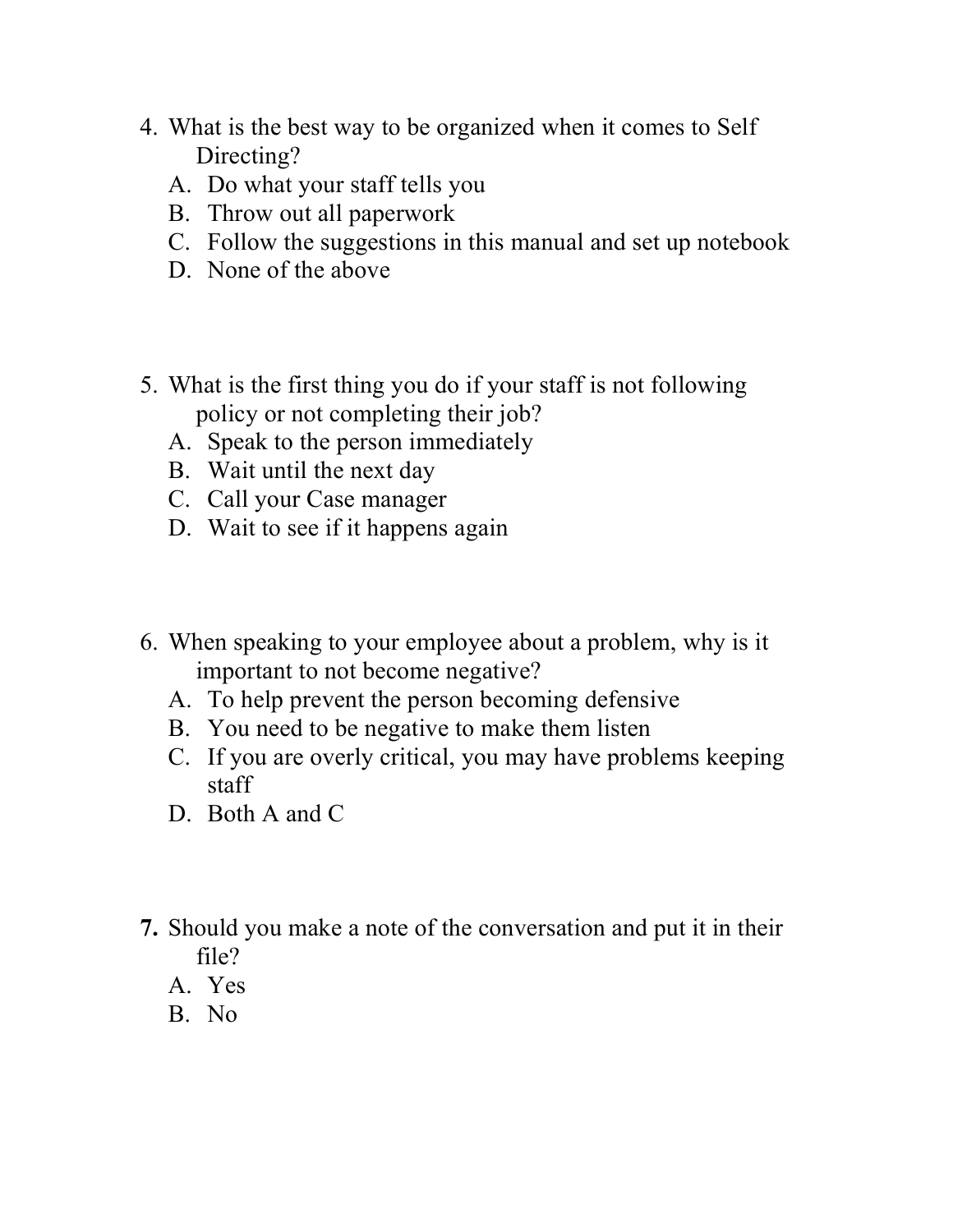- **8.** Who can you contact for support when handling problems with your staff?
	- A. You have to handle all problems yourself
	- B. Your Case Manager
	- C. Your center for Independent Living (CIL)
	- D. Both B and C
- 9. What is an example that calls for a written staff notification?
	- A. Your staff is 5 minutes late one time
	- B. Your staff did not show up and did not call
	- C. You decide you don't like your staff
	- D. You want your staff to quit working for you
- 10. Where do you find a "staff notification form"?
	- A. Ask your payroll agent for one
	- B. The staff notification form is one of the starred guide forms you will find in the Self Direct Instruction Manual
	- C. Your staff has one
	- D. You probably won't need one
- 11. If you experience abuse, neglect, or exploitation, what should you do?
	- A. Terminate their employment
	- B. Call the SRS toll free number and report it
	- C. Both A and B
	- D. Tell your staff you will report them.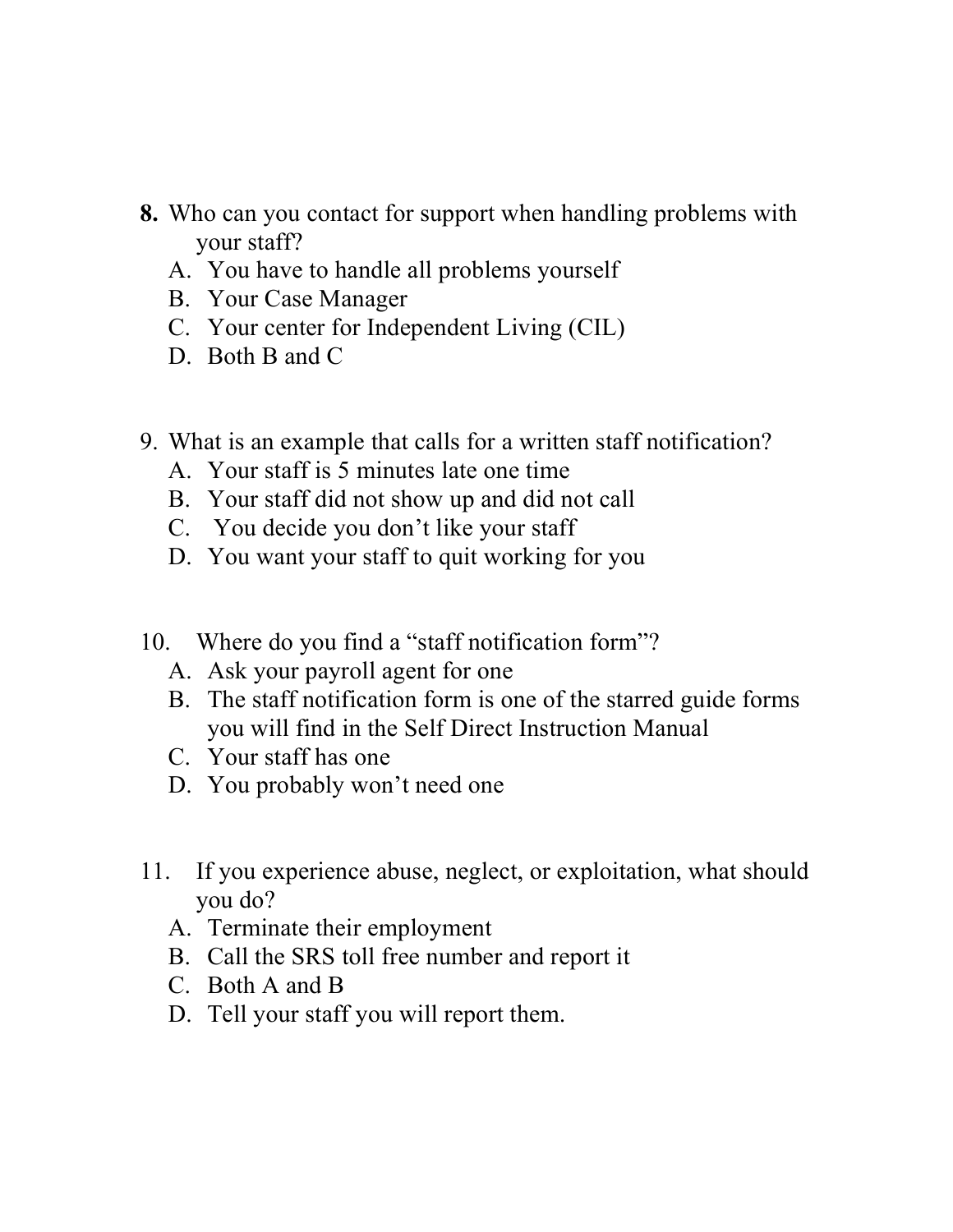# **Staff Notification- Self Assessment**

- 1. Why is it important to give written staff notification?
	- A. So it is clear what change is expected
	- B. For documentation in case you need to take further action
	- C. In case you terminate the staff person and they file for unemployment
	- D. All of the above
- 2. Written warning, suspension and termination are examples of what?
	- A. Action taken by employer
	- B. Desired changes in your staff
	- C. Documentation
	- D. None of the above